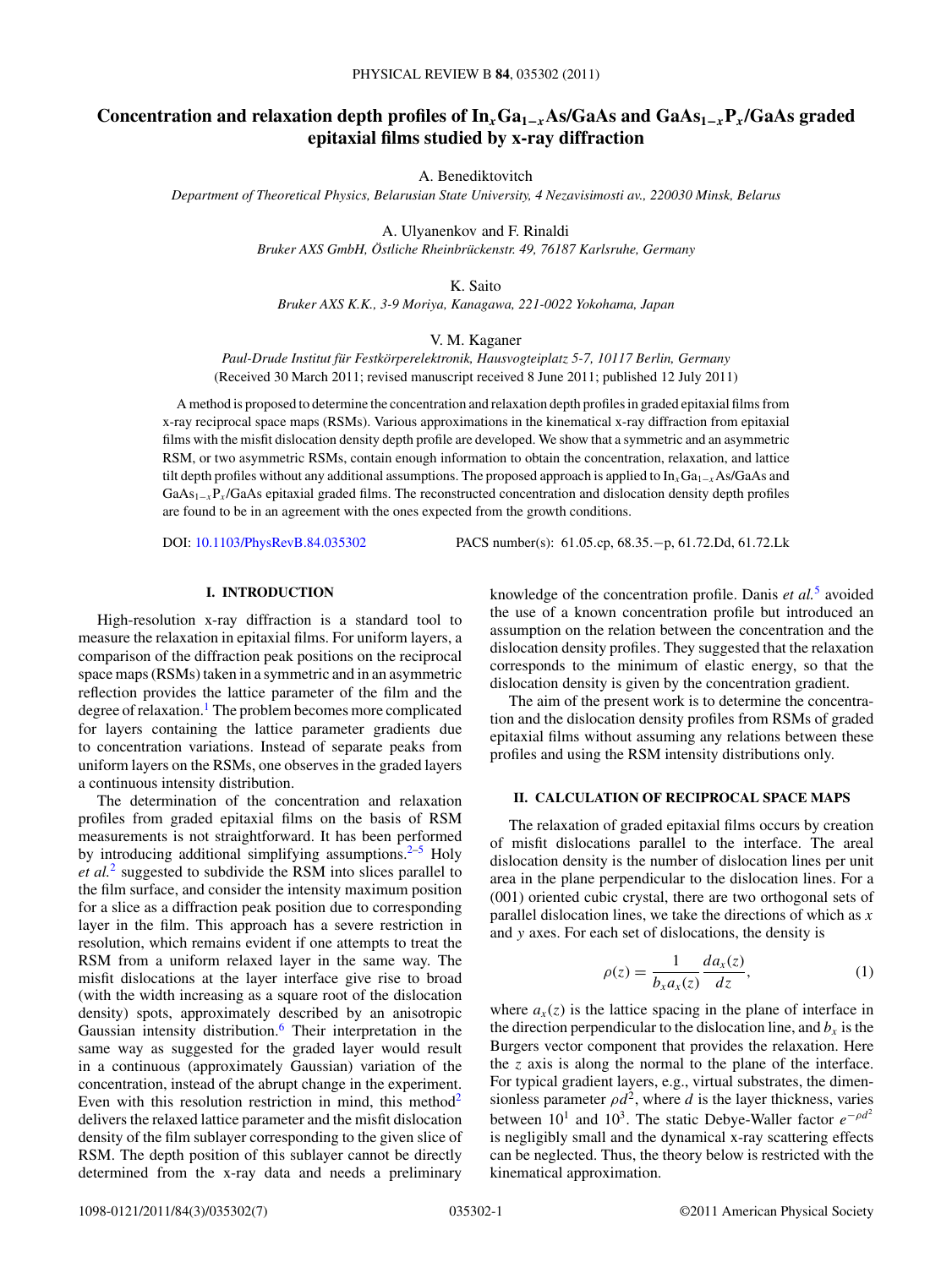<span id="page-1-0"></span>The relaxation of the graded epitaxial films can also be characterized by the relaxation parameter  $R(z)$  defined with respect to the substrate:

$$
R(z) = \frac{a_x(z) - a_x^{(s)}}{a_x^{(0)}(z) - a_x^{(s)}},
$$
\n(2)

where  $a_x^{(s)}$  is the substrate lateral lattice parameter,  $a_x^{(0)}(z)$ is the lateral lattice parameter which the film would have if at depth *z* it were completely relaxed. The value  $a_x^{(0)}(z)$  for a two-component solid solution alloy  $A_xB_{1-x}$  can be found from concentration *c*(*z*) at depth *z*, e.g., using Vegard's law:  $a_x^{(0)}(z) = c(z)a_A + [1 - c(z)]a_B$ . In this case, it follows from Eq. [\(1\)](#page-0-0) that dislocation density, relaxation, and concentration profiles are connected by

$$
R(z) = \frac{b_x \int_0^z \rho(z')dz'}{\epsilon c(z)},
$$
\n(3)

where  $\epsilon = (a_A - a_B)/a_B$  is the crystal lattice mismatch between materials A and B. The difference of the lattice parameters  $a_A$  and  $a_B$  is assumed here to be small,  $\epsilon \ll 1$ .

The displacement of atoms from their positions in ideal periodic lattice taken as a reference consists of two contributions. One is the displacement with respect to the substrate in a fully pseudomorphic layer. For the two-component solid solution alloy  $A_x B_{1-x}$ , the displacement gradient is proportional to the concentration  $c(z)$  of the component A and can be written, using Vegard's law and assuming isotropic elasticity,  $as<sup>5</sup>$  $as<sup>5</sup>$  $as<sup>5</sup>$ 

$$
\frac{du_z^p(z)}{dz} = \frac{1+\nu}{1-\nu}\epsilon\,c(z),\tag{4}
$$

where  $\nu$  is the Poisson ratio. The *z*-component (4) is the only nonzero component of the displacement **u**p.

The other contribution to the displacement is due to displacement fields of the misfit dislocations. We denote by  $\mathbf{u}(x, z; z')$  the displacement field at the point  $(x, z)$  due to the dislocation going through the point  $(0, z')$ . The dislocation line is along *y* axis. The displacement field can be represented, taking into account the elastic relaxation at the free surface, as<sup>b</sup>

$$
\mathbf{u}(x,z;z') = \mathbf{u}^{\infty}(x,z-z') - \mathbf{u}^{\infty}(x,z+z') + \mathbf{u}^{\text{surf}}(x,z+z'),
$$
\n(5)

where  $\mathbf{u}^{\infty}(x, z)$  is the displacement field in the infinite medium of a dislocation at origin. The first two terms in Eq. (5) correspond to the dislocation itself and image with respect to the surface, and the third term is the remaining surface relaxation. The explicit expressions for all these terms and for all Burgers vector orientations are given in Appendix B of Ref. [6.](#page-6-0)

The diffracted x-ray intensity distribution from layer with dislocations at interface was considered in Ref. [6.](#page-6-0) In this work, we extend this approach on the case of graded layers. The next two paragraphs summarize information from Ref. [6](#page-6-0) that is needed further.

Taking into account the two contributions to the displacement field, Eqs.  $(4)$  and  $(5)$ , and the dislocation distribution over the film, the general expression for the scattered x-ray intensity can be represented as

$$
I(q_x, q_z) = \int \int_0^d dz_1 dz_2 \int_{-\infty}^{\infty} dx \, e^{iq_x x + iq_z(z_2 - z_1)} \times e^{i\mathbf{Q} \cdot (\mathbf{u}^p(z_2) - \mathbf{u}^p(z_1))} G(x, z_1, z_2), \tag{6}
$$

where *d* is the film thickness, **Q** is the scattering vector,  $\mathbf{q} = \mathbf{Q} - \mathbf{Q}^{(s)}$  is deviation of the scattering wave vector from reciprocal-lattice point  $\mathbf{Q}^{(s)}$  of the substrate, and  $G(x, z_1, z_2)$ is the correlation function due to dislocation displacements. It originates from displacements caused by randomly distributed dislocations. Assuming that the dislocation positions are not correlated, one can represent the correlation function for dislocations of one type (the dislocations that have the same direction and the same Burgers vector) as (see also Refs. [7](#page-6-0) and  $8)$ 

$$
G(x, z_1, z_2) = \exp[T(x, z_1, z_2)],\tag{7}
$$

where

$$
T(x, z_1, z_2) = \int_0^d dz' \rho(z') \tau(x, z_1, z_2, z')
$$
 (8)

and

$$
\tau(x, z_1, z_2, z') = \int_{-\infty}^{\infty} dx' (e^{i\mathbf{Q} \cdot [\mathbf{u}(x' + x, z_2; z') - \mathbf{u}(x', z_1; z')] - 1). \quad (9)
$$

Numerical calculations that directly use the general expressions (7)–(9) occur very cumbersome. For relaxed uniform layers, with misfit dislocations located at the interface, $6$ the main contribution to the integral (9) is due to closely located points, so that the difference of displacements can be expanded:

$$
\mathbf{u}(x' + x, z_2; z') - \mathbf{u}(x', z_1; z')
$$
  
\n
$$
\approx \frac{\partial \mathbf{u}(x', z_1; z')}{\partial x'} x + \frac{\partial \mathbf{u}(x', z_1; z')}{\partial z_1} \zeta,
$$
 (10)

where we denote  $\zeta = z_2 - z_1$ . As a result, the imaginary part of the function  $τ(x, z_1, z_2, z')$  is linear over *x* and *ζ*,

$$
\operatorname{Im} \tau(x, z_1, z_2, z') = \int_{-\infty}^{\infty} dx' \mathbf{Q} \cdot \left[ \frac{\partial \mathbf{u}(x', z_1; z')}{\partial x'} x + \frac{\partial \mathbf{u}(x', z_1; z')}{\partial z_1} \zeta \right], \quad (11)
$$

and leads to shift of the peak center according to average strain of the layer lattice, while the real part is quadratic over these distances:

$$
\operatorname{Re}\tau^{(2)}(x,z_1,z_2,z') = -[w_{11}x^2 + 2w_{12}x\zeta + w_{22}\zeta^2].\tag{12}
$$

Here it is denoted

$$
w_{11}(z,z') = \frac{1}{2} \int_{-\infty}^{\infty} dx' \bigg( \mathbf{Q} \cdot \frac{\partial \mathbf{u}(x',z;z')}{\partial x'} \bigg)^2, \qquad (13)
$$

the functions  $w_{12}(z, z')$  and  $w_{22}(z, z')$  are defined similarly<sup>6</sup> by making derivatives over  $z$  instead of the derivatives over  $x'$ . The quadratic form of the real part of *T* in the case of uniform relaxed layers leads to anisotropic Gaussian shape of diffracted peak with the minor axis parallel to the diffraction vector **Q**. The real part Re  $\tau$  is denoted in Eq. (12) as Re  $\tau^{(2)}$  to indicate the expansion quadratic over  $x$  and  $\zeta$ .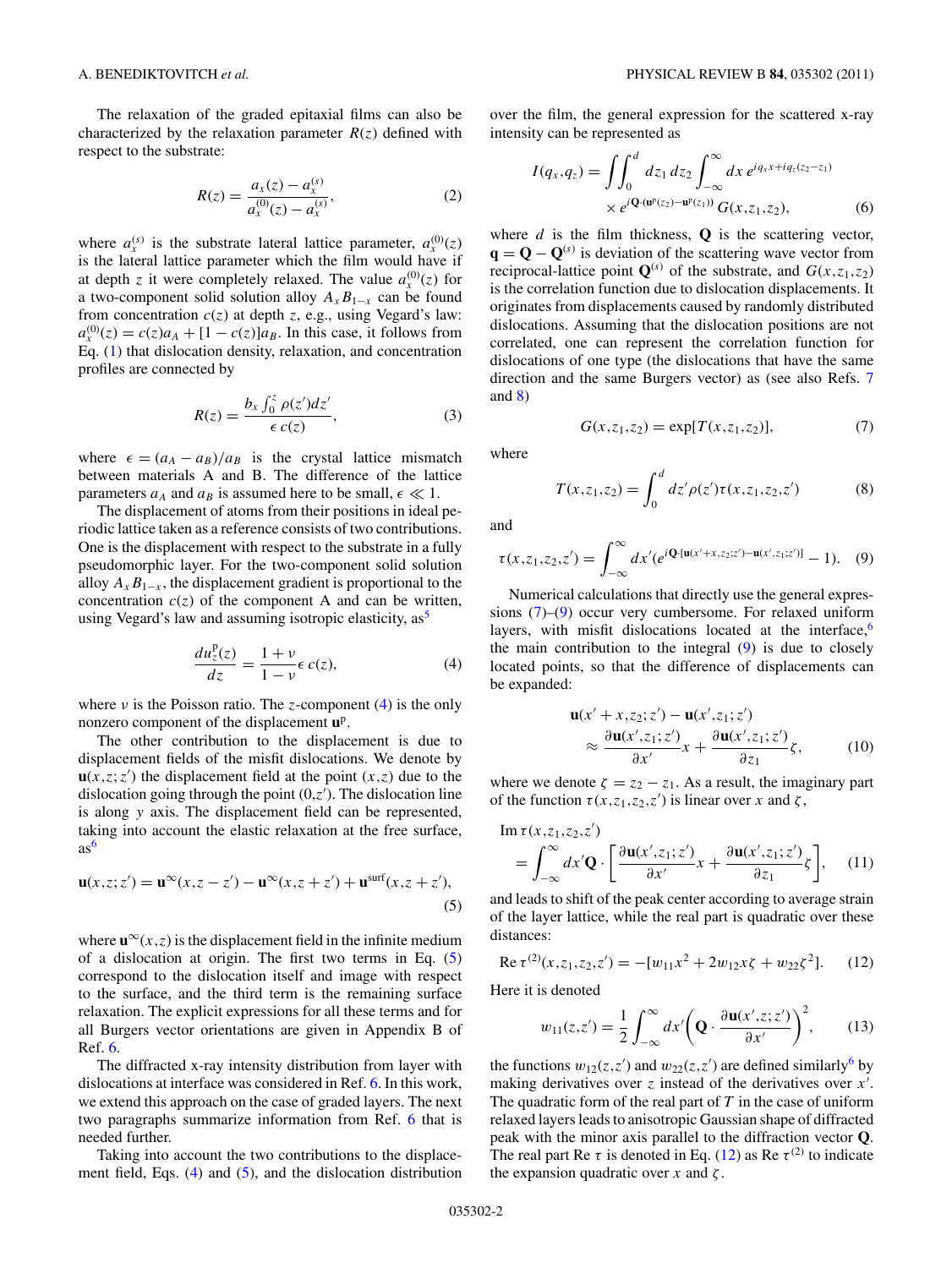<span id="page-2-0"></span>The expansions  $(11)$  and  $(12)$  are accurate enough to calculate the x-ray diffraction peaks from uniform relaxed films with misfit dislocations located at the interface. However, for dislocations distributed in the film, we find that the coefficients  $w_{ij}(z, z')$  (here *i*, *j* = 1, 2) diverge at  $z' \rightarrow z$  as  $w_{ij}(z, z') \propto$  $|z - z'|^{-1}$ . As a result, this approximation leads to an erroneous divergence of the integral [\(8\)](#page-1-0), while in an accurate calculation, the integral converges. The same problem arose for uniformly distributed dislocations in Ref. [11.](#page-6-0) In this latter case, the contribution to the correlation function from small separations was estimated and used to renormalize the contribution from the upper limit of the integral. Since this upper limit was an ill-defined crystallite size, its change was not important. In the present case, however, the contribution from the lower limit is essential and the upper limit is a well-defined film thickness.

The singularity of the function  $w_{ij}(z, z')$  at  $z' \rightarrow z$  appears since the expansion [\(10\)](#page-1-0) becomes invalid. In the limit  $z' \rightarrow z$ , numerical calculations show that the real part Re  $\tau(x, z_1, z_2, z')$ is well approximated by the expression

Re 
$$
\tau^{(1)}(x, z_1, z_2, z')
$$
  
\n $\approx -\sqrt{x^2 + \zeta^2} [a_0 + a_1 \cos(2\phi) + a_2 \sin(2\phi)],$  (14)

where  $\phi = \arctan(\zeta/x)$  and the coefficients  $a_i(z, z')$  ( $i = 1, 2, 3$ ) remain finite at  $z' \rightarrow z$  and decrease as the distance  $|z - z'|$ increases. Re  $\tau$  is denoted as Re  $\tau^{(1)}$  in this approximation, to indicate that it is linear over *x* and *ζ* .

We have numerically calculated the function of four arguments  $\tau(x, z_1, z_2, z')$  and fitted its real part to the sum Re  $(\tau^{(1)} + \tau^{(2)})$  given by Eqs. (14) and [\(12\)](#page-1-0). The result of the fit is three functions  $w_{ij}(z, z')$   $(i, j = 1, 2)$  and three functions  $a_i(z, z')$  ( $i = 1, 2, 3$ ). We find that  $w_{ij}$  decrease to zero at  $z' \rightarrow z$ , while *ai* are maximal in this limit and decrease when the distance  $|z - z'|$  increases.

The imaginary part  $\text{Im } \tau(x, z_1, z_2, z')$  is well approximated by Eq.  $(11)$ , and the integrals can be calculated analytically:<sup>[6](#page-6-0)</sup>

Im 
$$
\tau(x, z_1, z_2, z') \approx -i[\delta \widetilde{q}_x(z, z')x + \delta \widetilde{q}_z(z, z')\zeta],
$$
 (15)

where

$$
\delta \widetilde{q}_x(z, z') = Q_x b_x H(z - z'),
$$
  
\n
$$
\delta \widetilde{q}_z(z, z') = -\frac{2\nu}{1 - \nu} Q_z b_x H(z - z').
$$
\n(16)

Here  $H(z - z')$  is the step-like Heaviside function. The accuracy of this approximation increases with the decreasing *x* and *ζ* .

We now substitute Eqs.  $(15)$  and  $(16)$  into Eq.  $(8)$ , and combine the result with Eq. [\(4\)](#page-1-0), to obtain the wave vectors defining the local peak position,

$$
\widetilde{q}_x(z) = Q_x b_x \int_0^z dz' \rho(z'),
$$
  

$$
\widetilde{q}_z(z) = -\frac{2\nu}{1-\nu} Q_z b_x \int_0^z dz' \rho(z') - Q_z \frac{1+\nu}{1-\nu} \epsilon c(z).
$$
\n(17)

Finally, collecting the equations above, we can represent the x-ray scattering intensity as

$$
I(q_x, q_z) = \int_0^d dz \iint_{-\infty}^{\infty} dx \, d\zeta e^{i\{[q_x - \tilde{q}_x(z)]x + [q_z - \tilde{q}_z(z)]\zeta\}}
$$

$$
\times \exp\left[\int_0^d dz' \rho(z') \operatorname{Re} \tau(x, z, \zeta, z')\right], \qquad (18)
$$

where, in the approximation that we described above,  $\text{Re } \tau =$  $\text{Re}(\tau^{(1)} + \tau^{(2)})$ , the two contributions are given by Eqs. (14) and [\(12\)](#page-1-0), and we write their arguments as *z* and  $\zeta$  instead of  $z_1 = z$  and  $z_2 = z + \zeta$ .

The scans of constant  $q_x$  of the intensity distribution  $I(q_x, q_z)$  on a RSM usually have well-defined maxima, we denote the positions of which as  $q_{z \max}(q_x)$ . Equations (17) approximately give, in the parametric form, the line  $q_{z\,\text{max}}(q_x)$ . We simplify the fit of the experimental RSMs by defining this line on the experimental map and substituting corresponding values  $q_{z\,\text{max}}$  and  $q_{x\,\text{max}}$  instead of  $\tilde{q}_z$  and  $\tilde{q}_x$  into Eq (17). Then, combining the two equations of Eq. (17), one can directly express  $c(z)$  through  $q_{zmax}$  and  $q_{xmax}$ . The value of *z* is obtained, in the current approximation for the dislocation density  $\rho(z)$ , by numerically solving the first equation of Eq. (17). We denote this value of *z* by  $z^*$ . That allows us to reduce the search from two unknown functions, *c*(*z*) and  $\rho(z)$ , to the search of just one unknown function.

We can also make a rough estimate of the intensity  $I(q_{z\,\text{max}}, q_{x\,\text{max}})$ . Let us assume that the most essential contribution into diffraction intensity when integrating Eq. (18) over  $dz$  is given by a small vicinity of the point  $z^*$ . This assumption works better as the dislocation density increases and the integrand, as a function of *z*, becomes a sharp peaked function. Then, we can write

$$
\int_0^d dz \, e^{i\left\{[q_x - \widetilde{q}_x(z)]x + [q_z - \widetilde{q}_z(z)]\zeta\right\}} \approx \int_0^\infty dz \, \exp\left\{i\left(\frac{d\widetilde{q}_x(z)}{dz}x + \frac{d\widetilde{q}_z(z)}{dz}\zeta\right)(z - z^*)\right\} \approx 2\pi \delta\left(\frac{d\widetilde{q}_x(z)}{dz}x + \frac{d\widetilde{q}_z(z)}{dz}\zeta\right). \tag{19}
$$

In this approximation, the integration over  $dx\,d\zeta$  is reduced to the one-dimensional integration in the direction normal to the line  $q_{xmax}(q_{zmax})$ . If we make further severe approximation, assuming that  $w_{ij}$  and  $a_i$  are constants, we arrive at a notably simple relation

$$
I(q_{x\text{max}}, q_{z\text{max}}) \propto 1 / \frac{d\tilde{q}_z(z^*)}{dz} \propto 1/\rho(z^*). \tag{20}
$$

Qualitatively, Eq. (20) states that, the smaller is the dislocation density, the larger is the thickness of a sublayer contributing to diffraction intensity. However, Eq. (20) only qualitatively describes the experimental data. We used it to obtain the first approximation for further fit of the dislocation density profile.

### **III. X-RAY EVALUATION OF GRADIENT SEMICONDUCTOR STRUCTURES**

Two samples, one with tensile and another with compression gradient layers have been grown using molecular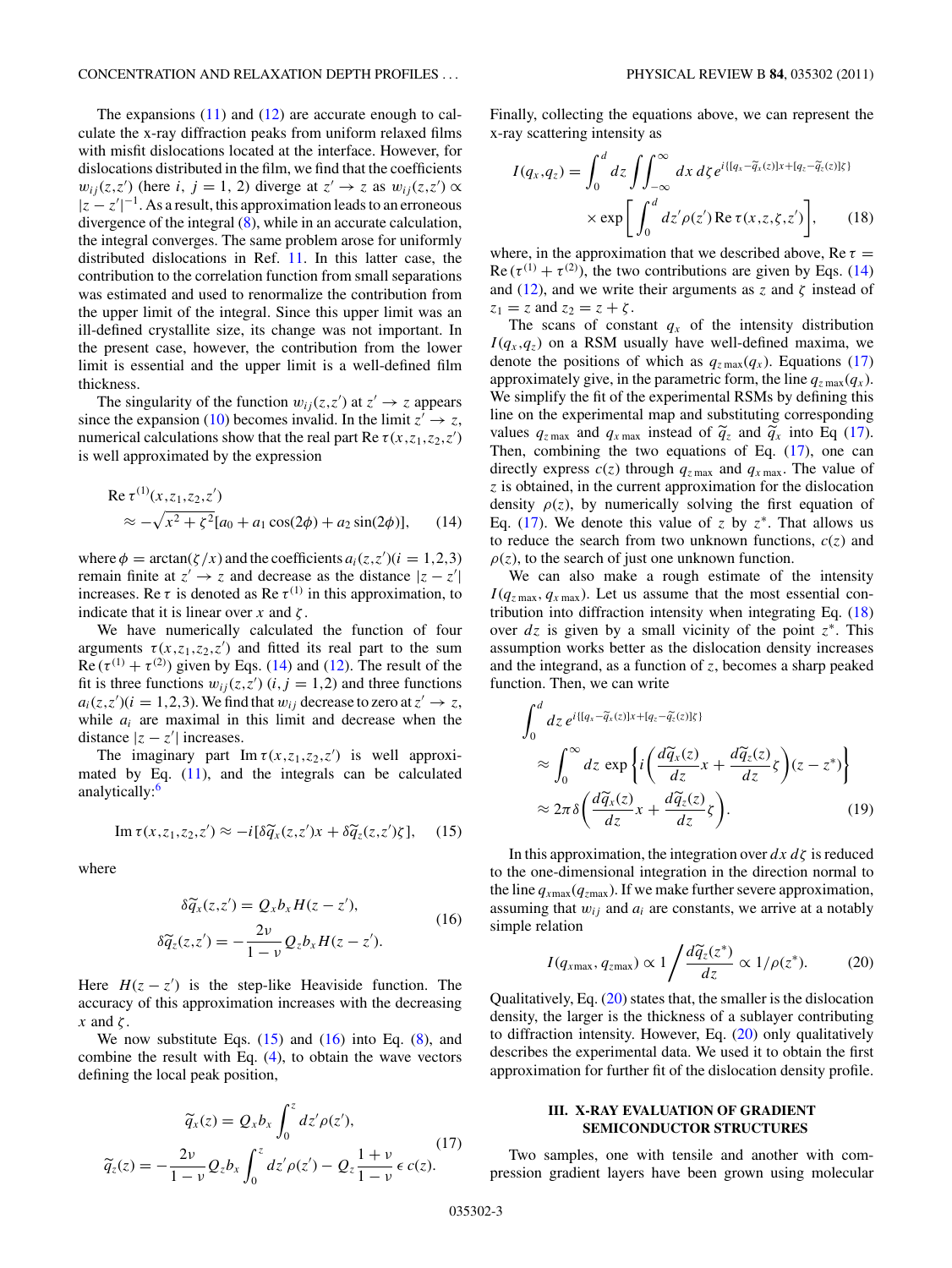

FIG. 1. (Color online) Experimental reciprocal space maps from sample 1 for 224<sup>−</sup> (a), 004 (b), and 224<sup>+</sup> (c) Bragg reflections.

beam epitaxy (MBE). Sample 1 contains graded  $\text{In}_x\text{Ga}_{1-x}\text{As}$ layer and sample 2 contains GaAs1<sup>−</sup>*x*P*<sup>x</sup>* layer grown on 2 in. GaAs(001) substrates. The growth was performed in a Riber 32 MBE system, which employed solid source effusion cells for gallium, indium, and dimeric arsenic. The substrate temperature was 510 ◦C and the growth rate was ∼500 nm*/*h. Both structures were grown with the concentration varying from zero at the bottom interface and increasing to ∼40% at the top surface of the layer for sample 1 and ∼30% for sample 2. The high-resolution x-ray diffraction RSMs were measured around  $224^+$ (the angle between the incident x-ray beam and the surface is larger than the angle between the exit beam and the surface), 224<sup>−</sup>(the angle between the incident x-ray beam and the surface is smaller than the angle between the exit beam and the surface), and 004 Bragg reflections (see Figs. 1 and 2).

Before performing reconstruction of the concentration and relaxation profiles, the data was corrected for the possible crystallographic lattice tilt, using symmetric 004 RSMs and procedure described in Refs. [2](#page-6-0) and [3](#page-6-0) (see Fig. [3\)](#page-4-0). For the sample 1, the tilt angles reached the value of  $10°$ , and after correction, the lines  $q_{x \max}(q_{z \max})$  for + and − geometries were aligned. For the sample 2, the tilt values are comparable with the angle uncertainty of the diffractometer.

Another factor to be taken into account in the calculation of diffracted intensity is a correction for peak broadening due to instrumental effects. The resolution function  $A(q_x, q_z)$  gives rise to a convolution integral

$$
I_{\exp}(q_x, q_z) = \iint dq'_x dq'_z A(q'_x - q_x, q'_z - q_z) I(q'_x, q'_z), \quad (21)
$$

where  $I(q'_x, q'_z)$  is the intensity distribution [\(18\)](#page-2-0) that we have described above, and  $I_{exp}(q_x, q_z)$  is the intensity measured in the experiment. We can proceed from the convolution to the product of Fourier transforms,

$$
I_{\exp}(q_x, q_z) = \iint dx dz e^{iq_x x + iq_z z} A_F(x, z) I_F(x, z). \quad (22)
$$

The comparison of this expression with Eq. [\(18\)](#page-2-0) shows that the effect of instrumental function can be taken into account without extra calculational efforts, just by multiplication of the correlation function by  $A_F(x, z)$  in the right part of Eq. [\(18\)](#page-2-0).<sup>[6](#page-6-0)</sup> We have determined the correlation function  $A(q_x, q_z)$  by measuring the substrate reflection.

In order to extract composition and relaxation depth profiles, a fit of the experimental data to the calculation by Eqs.  $(17)$ ,  $(18)$ , and  $(21)$  was performed. According to the discussion after Eq. [\(18\)](#page-2-0), the dislocation density distribution  $\rho(z)$  was fitted. The function  $\rho(z)$  was specified by the values  $\rho(z_i)$  at equally spaced points  $z_i$ . About ten points were taken first and a rough approximation for the profile  $\rho(z)$  was found, providing a qualitative agreement between



FIG. 2. (Color online) Experimental reciprocal space maps from sample 2 for 224<sup>−</sup> (a), 004 (b), and 224<sup>+</sup> (c) Bragg reflections.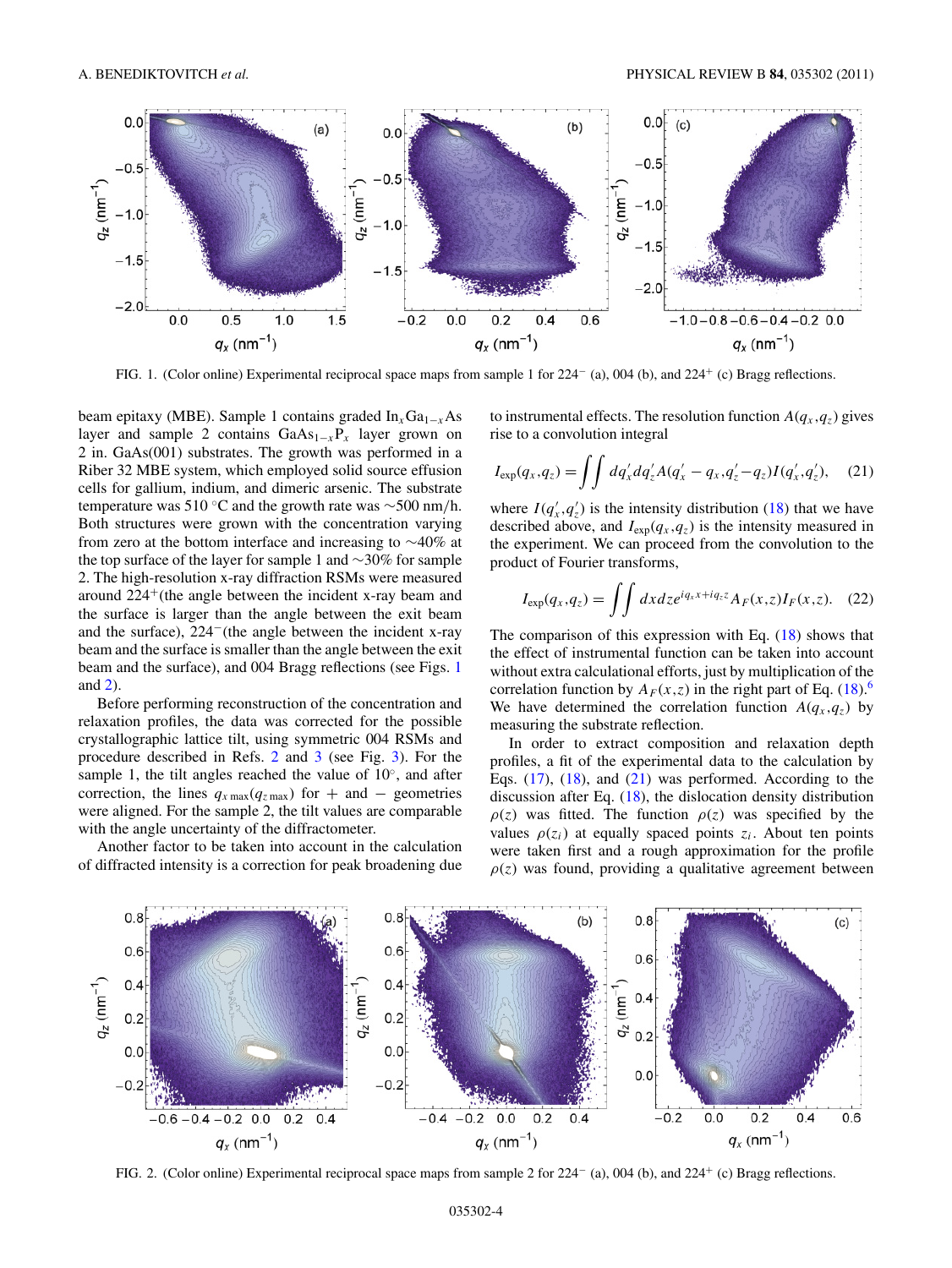<span id="page-4-0"></span>

FIG. 3. (Color online) Measured 224<sup>−</sup> RSMs from samples 1 (a) and 2 (b) after tilt correction. The blue line shows the positions of local maxima  $q_{x \text{max}}(q_{z \text{max}})$  used for linking profiles  $c(z)$  and  $\rho(z)$  during data fitting procedure [see Eq. [\(17\)](#page-2-0) and subsequent discussion].

calculated and experimental RSMs. The profiles following from approximations  $(19)$  and  $(20)$  were used as an initial guess. Then, the intermediate points  $z_i$  were introduced. For each point, one after one, the values  $\rho(z_i)$  were chosen for best agreement between experimental and calculated RSMs. This sequential point-by-point fitting was performed several times until the fitted profile  $\rho(z)$  remained almost unchanged after a single point-by-point fitting run.

Figure [4](#page-5-0) shows the fit results for the Bragg reflection 224<sup>−</sup> from samples 1 and 2. The calculations were performed for the  $60°$  dislocations with the dislocation line directions [110] and  $\overline{1}10$ .

For sample 1, we expected from the nominal growth parameters the linear dependence of the concentration on thickness, with possible deviations from linear behavior at the lower interface of the layer. The results presented in Fig. [4\(b\)](#page-5-0) support this dependence. For some values of  $q<sub>z</sub>$ , the calculated profiles are narrower than the experimental ones, even after convolution with the instrumental function. A possible reason for additional broadening of the experimental curves is a fluctuation of densities of dislocations with opposite sign of the tilt-related Burgers vector components. $6$  A similar broadening was also observed by Danis *et al.*<sup>[5](#page-6-0)</sup> The calculated intensity also deviates from the measured one at the origin, which is explained by essential contribution of the substrate peak broadened by the instrumental function.

From the growth parameters for sample 2, the linear dependence of the concentration on thickness is expected until the thickness of 1.8  $\mu$ m, after which the concentration was kept approximately constant. Our calculation, see Fig. [4\(b\),](#page-5-0) confirms such concentration profile. There are obvious deviations in the region of small concentrations, where the contribution of the substrate peak is essential. The fitted profiles are slightly broader than the experimental ones. A possible reason may be a partial correlation of the dislocation positions.[6](#page-6-0)

The proposed method provides the depth profiles  $c(z)$  and  $\rho(z)$  independently. There are several models describing the connection between these profiles.<sup>[9,10,12,13](#page-6-0)</sup> The minimization of elastic energy due to lattice mismatch and misfit dislocations gives rise to  $9,10$ 

$$
\rho(z) = \begin{cases} (\epsilon/b_x)dc(z)/dz, & 0 < z < z_c, \\ 0, & z > z_c. \end{cases}
$$
 (23)

In this approximation, the misfit strain is completely compensated up to critical thickness  $z_c$ , and there are no dislocations above  $z_c$ . The critical thickness  $z_c$  is given by the condition  $\int_{z_c}^{d} \epsilon [c(z) - c(z_c)] dz = \lambda / (b_x \mu)$ , where  $\lambda$  is the energy per unit length of dislocation, and  $\mu$  is the appropriate elastic constant for biaxial strain. In the expressions above, Vegard's law is implied. The dislocation density of the form Eq. (23) was derived under assumption of complete thermodynamic equilibrium. However, it is commonly observed that the actual dislocation distribution deviates from it.<sup>[3](#page-6-0)</sup> In Fig.  $4(c)$ , the profiles  $\rho(z)$  calculated from obtained concentration profile  $c(z)$  according to Eq. (23) are shown by dashed lines. Corresponding dislocation densities obtained from RSMs are smaller in the region  $z < z_c$ . Also, the jump at  $z = z_c$  is smeared out. Such deviations are expected since the evolution of dislocation distribution to equilibrium is not instant but takes place via plastic flow which is thermally activated kinetic process[.12,13](#page-6-0)

We note that the effect of dislocation correlations in the graded layers under investigation is minor. The experimental RSMs are quite well described under the assumption of uncorrelated dislocations. The same assumption was used in the previous studies of relaxed graded layers<sup> $2-5$ </sup> and also occurred accurate enough. This result contrasts with the case of uniform layers, where the misfit dislocations at the interface are highly correlated.<sup>[6](#page-6-0)</sup> These correlations give rise to the observed peaks notably (e.g., by a factor of 5) narrower than the ones calculated under assumption of uncorrelated dislocations. We conclude that in graded layers, where the misfit dislocations are distributed in the bulk of the film, the positional correlations between dislocations are much smaller than in uniform layers with dislocations at the interface.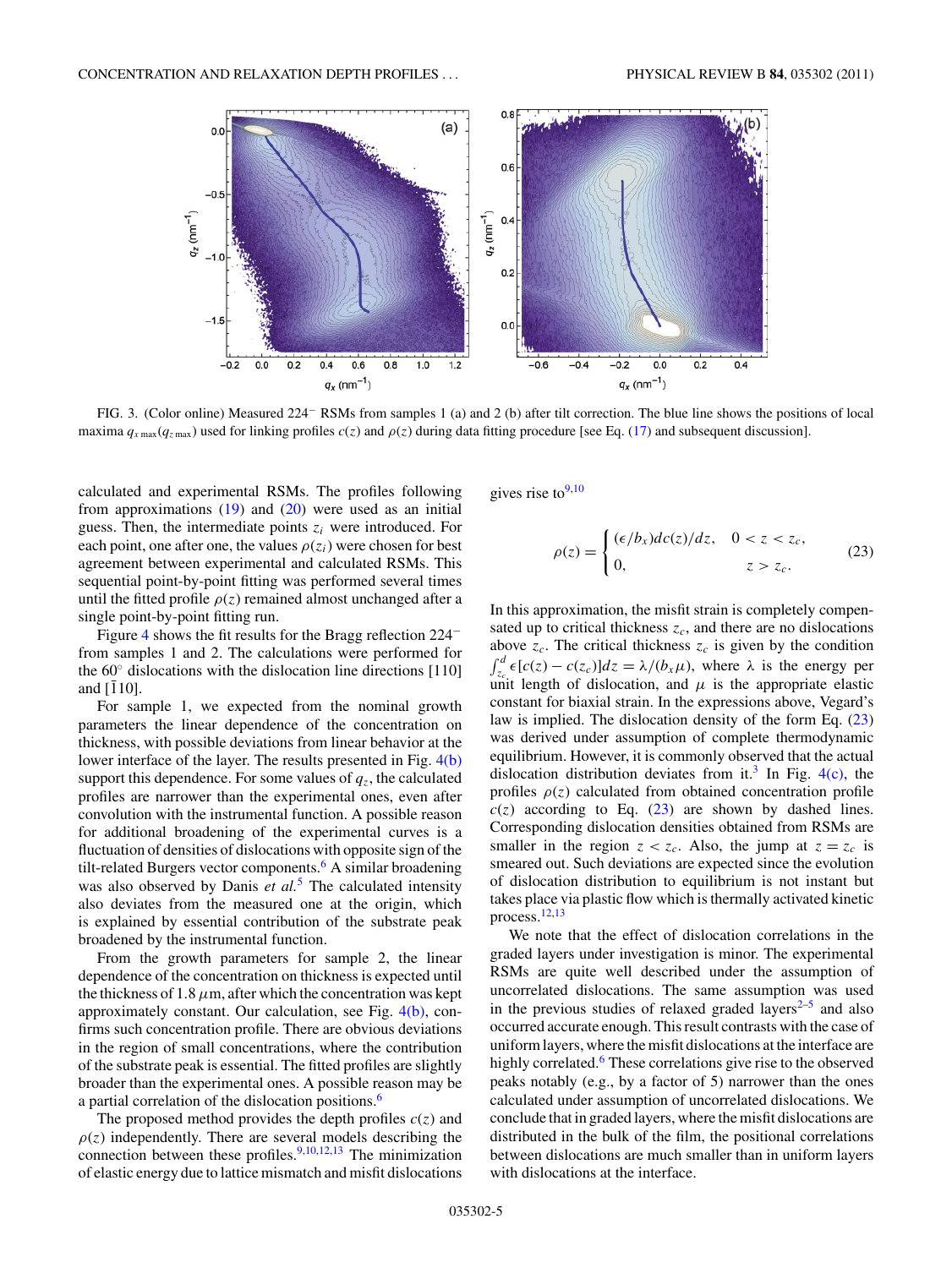<span id="page-5-0"></span>

FIG. 4. (Color online) Results of RSM fitting for sample 1 (left) and sample 2 (right). (a) Contour plots of experimentally recorded (blue solid lines) and fitted (red dashed lines) intensity distribution from reflection 224<sup>−</sup>. The step of isointensity contours is 100*.*1. (b) Concentration and relaxation depth profiles. (c) The fitted misfit dislocation density (full line), black squares denote points  $\rho(z_i)$  which were used for fitting. The dashed line corresponds to dislocation distribution according to model (Refs. [9](#page-6-0) and [10\)](#page-6-0).

### **IV. CONCLUSIONS**

We show that the reciprocal space maps from graded epitaxial film contain enough information to obtain the concentration and relaxation depth profiles without any additional information. In the absence of a crystal lattice tilt, just single reciprocal space map in an asymmetric reflection is enough for such analysis. In the presence of crystal lattice tilt, the tilt corrections need to be done, which requires an additional symmetric or an asymmetric RSM. Our RSM calculations are based on the kinematical x-ray diffraction theory from crystalline films with the misfit dislocation density depth profile. The theory is extended with respect to the case of the misfit dislocations located at interface. The concentration and relaxation depth profiles of In<sub>*x*</sub>Ga<sub>1−*x*</sub>As/GaAs and GaAs1<sup>−</sup>*x*P*<sup>x</sup>* /GaAs epitaxial graded films are determined by fitting of the experimental RSMs to the theoretically calculated ones. An accounting for the instrumental resolution function